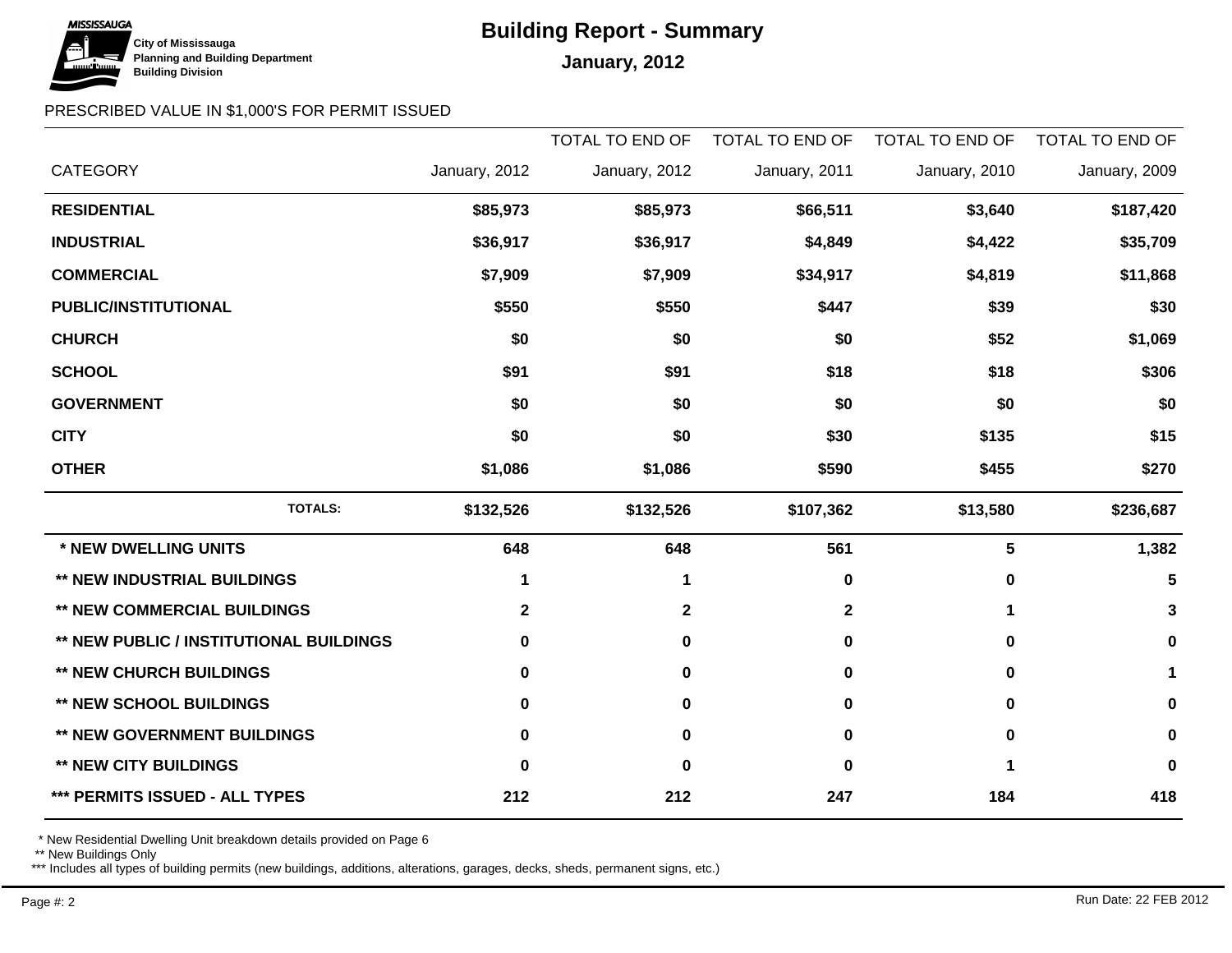

# **Building Report - Summary**

## February, 2012

### PRESCRIBED VALUE IN \$1,000'S FOR PERMIT ISSUED

|                                         |                | TOTAL TO END OF | TOTAL TO END OF | TOTAL TO END OF | TOTAL TO END OF |
|-----------------------------------------|----------------|-----------------|-----------------|-----------------|-----------------|
| <b>CATEGORY</b>                         | February, 2012 | February, 2012  | February, 2011  | February, 2010  | February, 2009  |
| <b>RESIDENTIAL</b>                      | \$6,255        | \$92,228        | \$68,603        | \$27,445        | \$190,993       |
| <b>INDUSTRIAL</b>                       | \$12,012       | \$48,929        | \$6,953         | \$5,798         | \$37,506        |
| <b>COMMERCIAL</b>                       | \$14,659       | \$22,568        | \$37,909        | \$12,182        | \$15,278        |
| PUBLIC/INSTITUTIONAL                    | \$534          | \$1,084         | \$531           | \$1,573         | \$133           |
| <b>CHURCH</b>                           | \$0            | \$0             | \$20            | \$93            | \$1,084         |
| <b>SCHOOL</b>                           | \$441          | \$532           | \$734           | \$18            | \$1,970         |
| <b>GOVERNMENT</b>                       | \$30           | \$30            | \$43,235        | \$0             | \$0             |
| <b>CITY</b>                             | \$60           | \$60            | \$1,629         | \$322           | \$159           |
| <b>OTHER</b>                            | \$1,510        | \$2,596         | \$1,079         | \$549           | \$508           |
| <b>TOTALS:</b>                          | \$35,501       | \$168,027       | \$160,693       | \$47,980        | \$247,631       |
| * NEW DWELLING UNITS                    | 8              | 656             | 564             | 120             | 1,395           |
| ** NEW INDUSTRIAL BUILDINGS             | 0              | 1               | 0               | $\bf{0}$        | 5               |
| <b>** NEW COMMERCIAL BUILDINGS</b>      | $\mathbf{2}$   | 4               | $\mathbf 2$     | 1               | 3               |
| ** NEW PUBLIC / INSTITUTIONAL BUILDINGS | 0              | 0               | 0               |                 | 0               |
| <b>** NEW CHURCH BUILDINGS</b>          | 0              | $\mathbf 0$     |                 | $\bf{0}$        | 1               |
| <b>** NEW SCHOOL BUILDINGS</b>          | 0              | 0               | 0               | 0               | 0               |
| ** NEW GOVERNMENT BUILDINGS             | 0              | $\mathbf 0$     |                 | $\bf{0}$        | $\mathbf 0$     |
| <b>** NEW CITY BUILDINGS</b>            | 0              | $\bf{0}$        | 3               | $\mathbf 2$     | 0               |
| *** PERMITS ISSUED - ALL TYPES          | 206            | 418             | 434             | 390             | 619             |

\* New Residential Dwelling Unit breakdown details provided on Page 6

\*\* New Buildings Only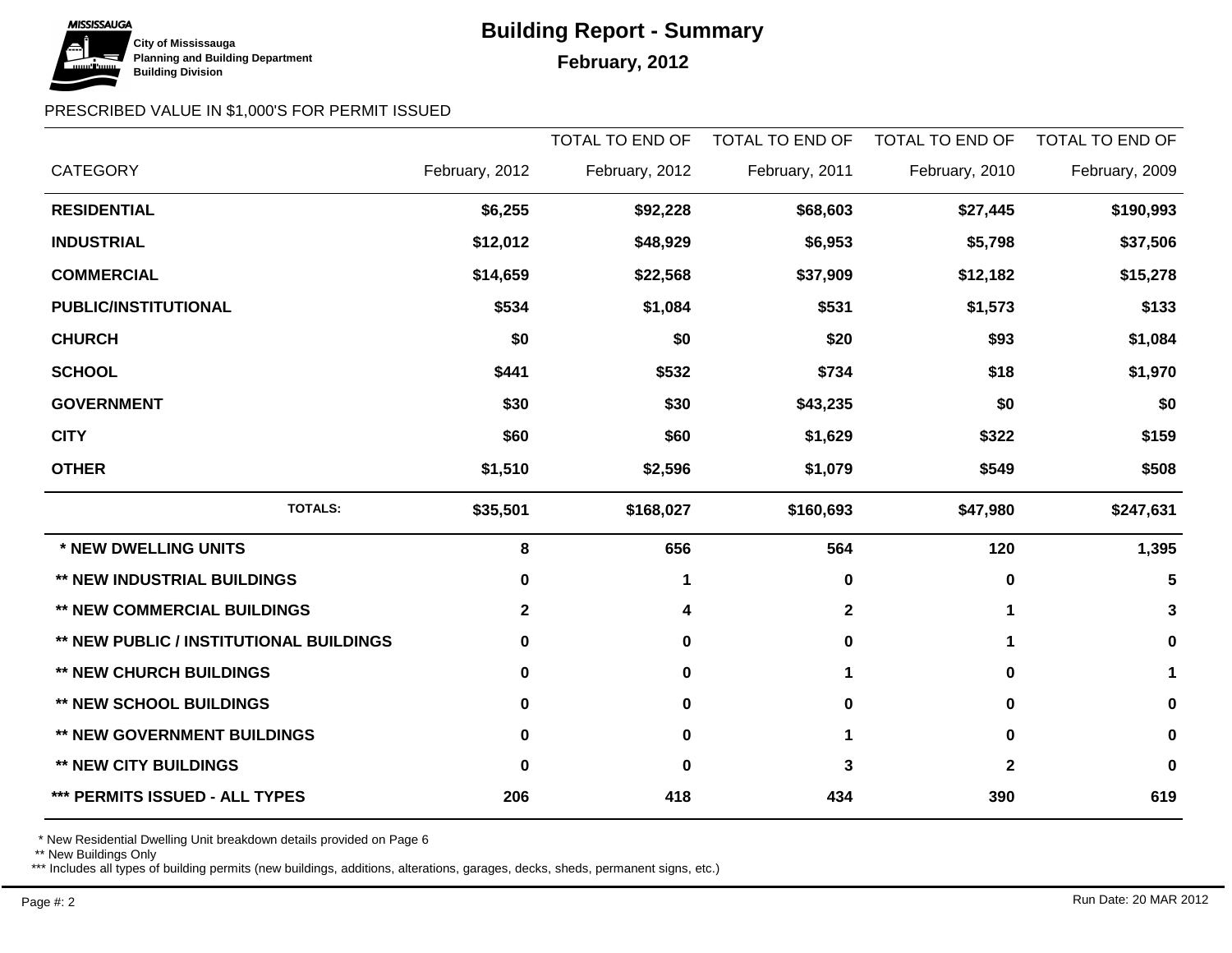

# **Building Report - Summary**

### PRESCRIBED VALUE IN \$1,000'S FOR PERMIT ISSUED

|                                                |             | <b>TOTAL TO END OF</b> | TOTAL TO END OF | <b>TOTAL TO END OF</b> | <b>TOTAL TO END OF</b> |
|------------------------------------------------|-------------|------------------------|-----------------|------------------------|------------------------|
| <b>CATEGORY</b>                                | March, 2012 | March, 2012            | March, 2011     | March, 2010            | March, 2009            |
| <b>RESIDENTIAL</b>                             | \$58,411    | \$150,639              | \$95,207        | \$68,222               | \$199,946              |
| <b>INDUSTRIAL</b>                              | \$5,164     | \$54,093               | \$9,150         | \$10,082               | \$43,715               |
| <b>COMMERCIAL</b>                              | \$10,030    | \$32,598               | \$55,420        | \$18,225               | \$19,242               |
| <b>PUBLIC/INSTITUTIONAL</b>                    | \$396       | \$1,480                | \$551           | \$1,588                | \$533                  |
| <b>CHURCH</b>                                  | \$0         | \$0                    | \$61            | \$93                   | \$1,084                |
| <b>SCHOOL</b>                                  | \$1,798     | \$2,330                | \$764           | \$649                  | \$2,360                |
| <b>GOVERNMENT</b>                              | \$0         | \$30                   | \$53,395        | \$0                    | \$0                    |
| <b>CITY</b>                                    | \$80        | \$140                  | \$1,675         | \$9,704                | \$395                  |
| <b>OTHER</b>                                   | \$1,143     | \$3,739                | \$2,162         | \$933                  | \$904                  |
| <b>TOTALS:</b>                                 | \$77,022    | \$245,049              | \$218,385       | \$109,496              | \$268,179              |
| * NEW DWELLING UNITS                           | 394         | 1,050                  | 764             | 274                    | 1,421                  |
| ** NEW INDUSTRIAL BUILDINGS                    | 1           | $\mathbf{2}$           | $\mathbf 2$     | 0                      | 6                      |
| <b>** NEW COMMERCIAL BUILDINGS</b>             | 3           | $\overline{7}$         | 6               | 1                      | 4                      |
| <b>** NEW PUBLIC / INSTITUTIONAL BUILDINGS</b> | 0           | $\mathbf 0$            | 0               |                        | 1                      |
| <b>** NEW CHURCH BUILDINGS</b>                 | 0           | $\mathbf 0$            |                 | 0                      | 1                      |
| <b>** NEW SCHOOL BUILDINGS</b>                 | 0           | $\mathbf 0$            | 0               | 0                      | 0                      |
| ** NEW GOVERNMENT BUILDINGS                    | 0           | $\pmb{0}$              |                 | $\bf{0}$               | 0                      |
| <b>** NEW CITY BUILDINGS</b>                   | O           | $\bf{0}$               | 3               | $\mathbf 2$            | 0                      |
| *** PERMITS ISSUED - ALL TYPES                 | 255         | 673                    | 702             | 786                    | 864                    |

\* New Residential Dwelling Unit breakdown details provided on Page 6

\*\* New Buildings Only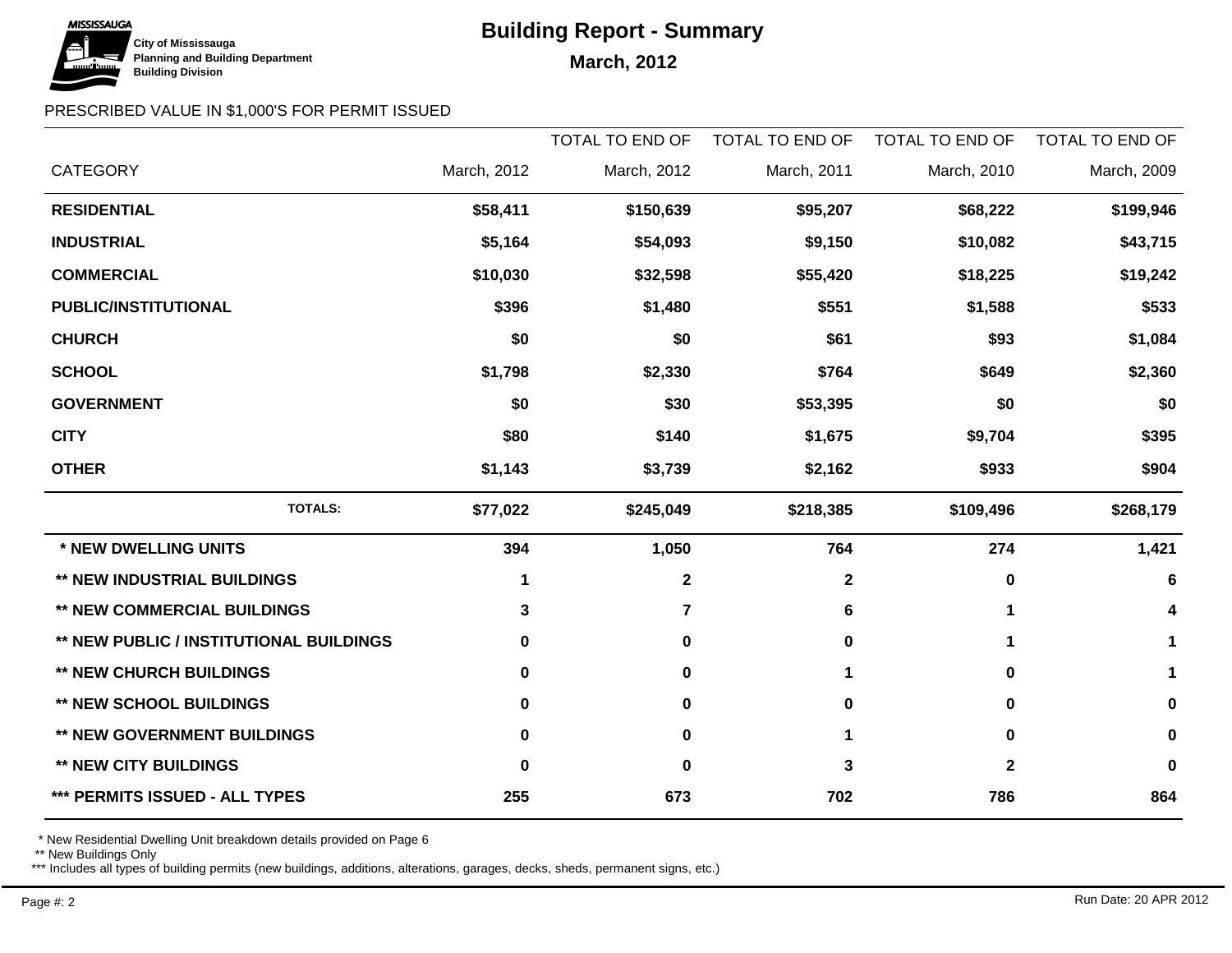

# **Building Report - Summary**

### PRESCRIBED VALUE IN \$1,000'S FOR PERMIT ISSUED

|                                                |             | <b>TOTAL TO END OF</b> | TOTAL TO END OF | TOTAL TO END OF | <b>TOTAL TO END OF</b> |
|------------------------------------------------|-------------|------------------------|-----------------|-----------------|------------------------|
| <b>CATEGORY</b>                                | April, 2012 | April, 2012            | April, 2011     | April, 2010     | April, 2009            |
| <b>RESIDENTIAL</b>                             | \$14,736    | \$165,375              | \$116,656       | \$109,420       | \$233,592              |
| <b>INDUSTRIAL</b>                              | \$12,345    | \$66,438               | \$14,564        | \$11,897        | \$46,827               |
| <b>COMMERCIAL</b>                              | \$7,184     | \$39,782               | \$78,736        | \$44,049        | \$24,827               |
| PUBLIC/INSTITUTIONAL                           | \$305       | \$1,785                | \$733           | \$1,708         | \$5,042                |
| <b>CHURCH</b>                                  | \$0         | \$0                    | \$61            | \$888           | \$1,134                |
| <b>SCHOOL</b>                                  | \$2,528     | \$4,858                | \$953           | \$789           | \$4,284                |
| <b>GOVERNMENT</b>                              | \$0         | \$30                   | \$53,395        | \$0             | \$0                    |
| <b>CITY</b>                                    | \$46        | \$186                  | \$1,807         | \$15,503        | \$395                  |
| <b>OTHER</b>                                   | \$641       | \$4,380                | \$3,051         | \$1,259         | \$1,161                |
| <b>TOTALS:</b>                                 | \$37,785    | \$282,834              | \$269,956       | \$185,513       | \$317,262              |
| * NEW DWELLING UNITS                           | 24          | 1,074                  | 868             | 450             | 1,560                  |
| <b>** NEW INDUSTRIAL BUILDINGS</b>             | 1           | 3                      | $\mathbf{2}$    | $\mathbf 0$     | 6                      |
| <b>** NEW COMMERCIAL BUILDINGS</b>             | 1           | 8                      | 10              | 4               | 5                      |
| <b>** NEW PUBLIC / INSTITUTIONAL BUILDINGS</b> | 0           | 0                      | 0               | 1               | $\mathbf{2}$           |
| <b>** NEW CHURCH BUILDINGS</b>                 | 0           | $\mathbf 0$            | 1               | $\mathbf 1$     | 1                      |
| <b>** NEW SCHOOL BUILDINGS</b>                 | 1           | 1                      | 0               | $\bf{0}$        | 0                      |
| <b>** NEW GOVERNMENT BUILDINGS</b>             | 0           | $\mathbf 0$            | 1               | 0               | 0                      |
| <b>** NEW CITY BUILDINGS</b>                   | 0           | $\mathbf 0$            | 3               | $\mathbf{2}$    | 0                      |
| *** PERMITS ISSUED - ALL TYPES                 | 207         | 880                    | 959             | 1,088           | 1,215                  |

\* New Residential Dwelling Unit breakdown details provided on Page 6

\*\* New Buildings Only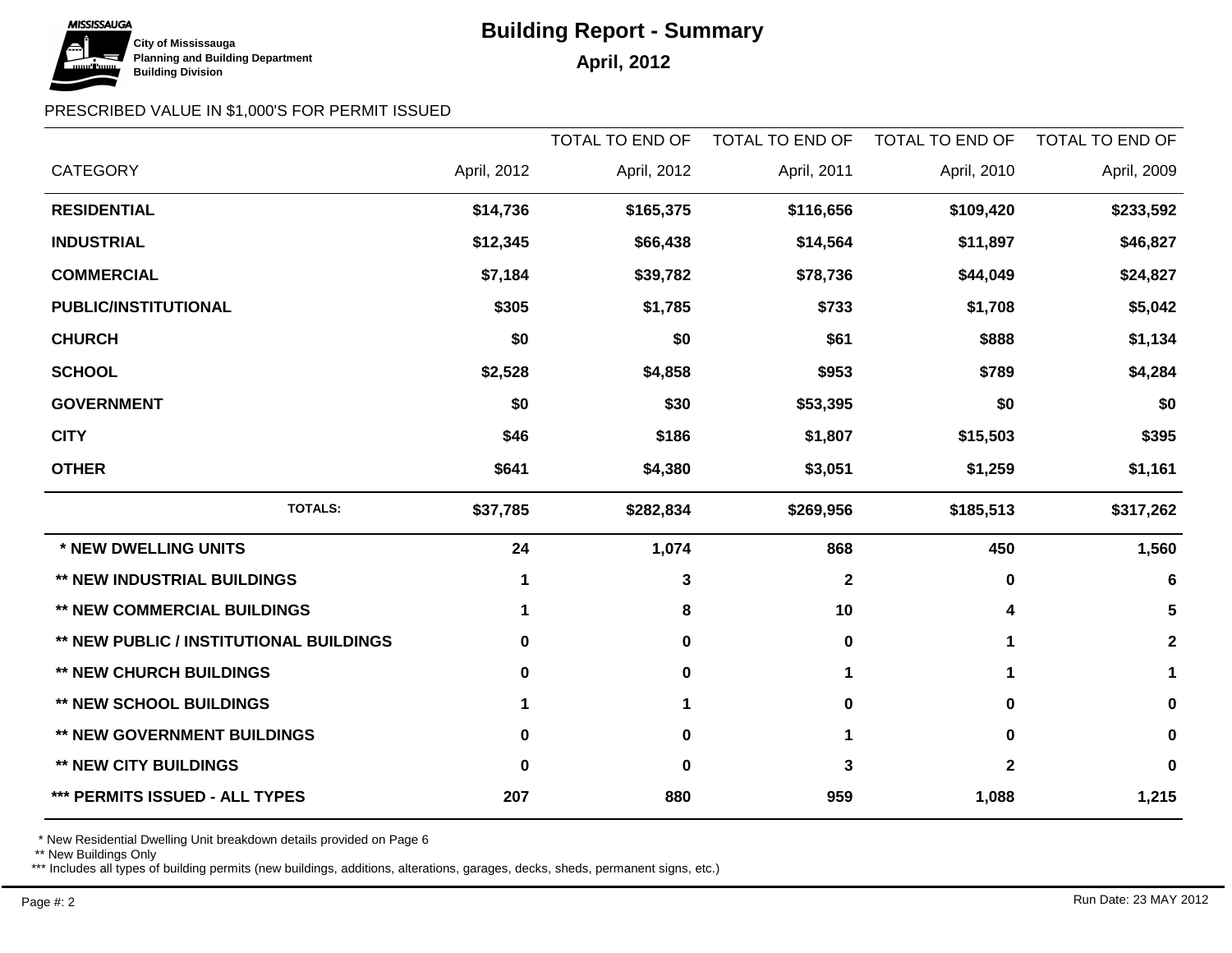# **Building Report - Summary**



## PRESCRIBED VALUE IN \$1,000'S FOR PERMIT ISSUED

|                                                |           | <b>TOTAL TO END OF</b> | TOTAL TO END OF | <b>TOTAL TO END OF</b> | <b>TOTAL TO END OF</b> |
|------------------------------------------------|-----------|------------------------|-----------------|------------------------|------------------------|
| <b>CATEGORY</b>                                | May, 2012 | May, 2012              | May, 2011       | May, 2010              | May, 2009              |
| <b>RESIDENTIAL</b>                             | \$17,584  | \$182,959              | \$179,302       | \$121,564              | \$249,283              |
| <b>INDUSTRIAL</b>                              | \$5,197   | \$71,635               | \$61,188        | \$15,911               | \$51,423               |
| <b>COMMERCIAL</b>                              | \$15,128  | \$54,910               | \$86,483        | \$48,687               | \$27,072               |
| PUBLIC/INSTITUTIONAL                           | \$1,996   | \$3,781                | \$3,093         | \$7,300                | \$5,230                |
| <b>CHURCH</b>                                  | \$12      | \$12                   | \$113           | \$888                  | \$1,135                |
| <b>SCHOOL</b>                                  | \$897     | \$5,755                | \$19,904        | \$1,058                | \$4,289                |
| <b>GOVERNMENT</b>                              | \$27      | \$57                   | \$53,395        | \$0                    | \$1,810                |
| <b>CITY</b>                                    | \$85      | \$271                  | \$2,546         | \$17,214               | \$1,752                |
| <b>OTHER</b>                                   | \$1,738   | \$6,118                | \$3,961         | \$1,781                | \$1,329                |
| <b>TOTALS:</b>                                 | \$42,664  | \$325,498              | \$409,985       | \$214,403              | \$343,323              |
| * NEW DWELLING UNITS                           | 21        | 1,095                  | 1,194           | 468                    | 1,626                  |
| <b>** NEW INDUSTRIAL BUILDINGS</b>             | 0         | $\mathbf{3}$           | 7               | $\bf{0}$               | 6                      |
| <b>** NEW COMMERCIAL BUILDINGS</b>             | 4         | 12                     | 13              | 4                      | 6                      |
| <b>** NEW PUBLIC / INSTITUTIONAL BUILDINGS</b> | 0         | $\pmb{0}$              |                 | 3                      | $\mathbf{2}$           |
| <b>** NEW CHURCH BUILDINGS</b>                 | 0         | $\mathbf 0$            |                 | 1                      | 1                      |
| <b>** NEW SCHOOL BUILDINGS</b>                 | 0         | 1                      |                 | $\bf{0}$               | 0                      |
| <b>** NEW GOVERNMENT BUILDINGS</b>             | O         | $\mathbf 0$            |                 | 0                      | 1                      |
| <b>** NEW CITY BUILDINGS</b>                   | $\bf{0}$  | 0                      | 3               | $\mathbf 2$            | 0                      |
| *** PERMITS ISSUED - ALL TYPES                 | 300       | 1,180                  | 1,260           | 1,417                  | 1,491                  |

\* New Residential Dwelling Unit breakdown details provided on Page 6

\*\* New Buildings Only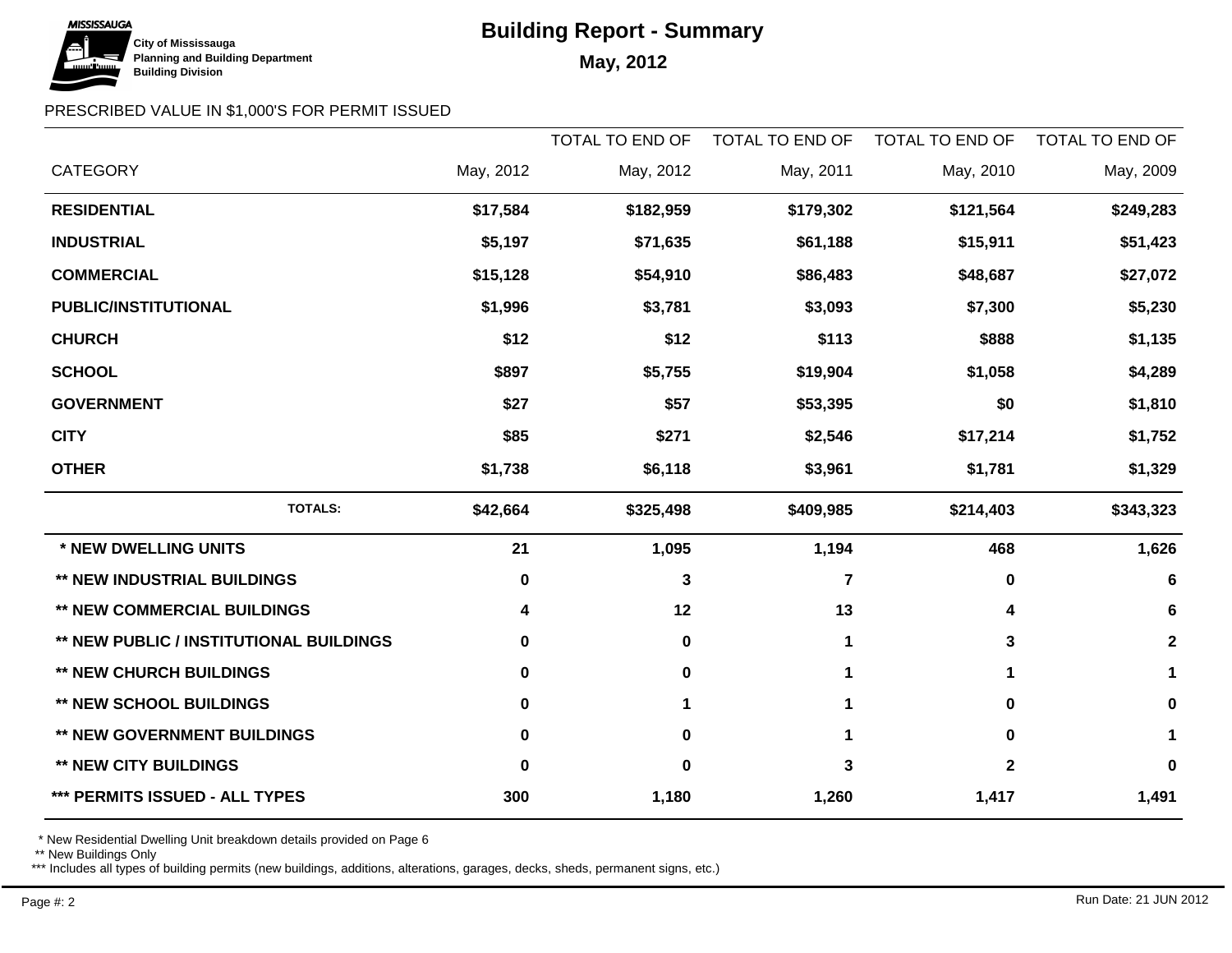# **Building Report - Summary**



### PRESCRIBED VALUE IN \$1,000'S FOR PERMIT ISSUED

|                                                |            | <b>TOTAL TO END OF</b> | TOTAL TO END OF | <b>TOTAL TO END OF</b> | TOTAL TO END OF |
|------------------------------------------------|------------|------------------------|-----------------|------------------------|-----------------|
| <b>CATEGORY</b>                                | June, 2012 | June, 2012             | June, 2011      | June, 2010             | June, 2009      |
| <b>RESIDENTIAL</b>                             | \$23,080   | \$206,039              | \$193,372       | \$136,473              | \$265,708       |
| <b>INDUSTRIAL</b>                              | \$9,275    | \$80,910               | \$69,893        | \$18,702               | \$56,961        |
| <b>COMMERCIAL</b>                              | \$23,917   | \$78,827               | \$95,596        | \$55,609               | \$36,969        |
| PUBLIC/INSTITUTIONAL                           | \$66       | \$3,847                | \$3,541         | \$7,423                | \$5,843         |
| <b>CHURCH</b>                                  | \$32       | \$44                   | \$113           | \$894                  | \$1,150         |
| <b>SCHOOL</b>                                  | \$2,338    | \$8,093                | \$20,550        | \$22,670               | \$4,898         |
| <b>GOVERNMENT</b>                              | \$49       | \$106                  | \$53,705        | \$0                    | \$4,187         |
| <b>CITY</b>                                    | \$258      | \$529                  | \$6,686         | \$30,545               | \$1,918         |
| <b>OTHER</b>                                   | \$1,166    | \$7,284                | \$6,766         | \$2,024                | \$1,657         |
| <b>TOTALS:</b>                                 | \$60,181   | \$385,679              | \$450,222       | \$274,340              | \$379,291       |
| * NEW DWELLING UNITS                           | 40         | 1,135                  | 1,224           | 515                    | 1,689           |
| ** NEW INDUSTRIAL BUILDINGS                    | 4          | $\overline{7}$         | 8               | $\mathbf 0$            | $6\phantom{1}6$ |
| <b>** NEW COMMERCIAL BUILDINGS</b>             | 4          | 16                     | 17              | 6                      | 8               |
| <b>** NEW PUBLIC / INSTITUTIONAL BUILDINGS</b> | 0          | $\pmb{0}$              | $\mathbf 2$     | 3                      | $\mathbf 2$     |
| <b>** NEW CHURCH BUILDINGS</b>                 | 0          | $\mathbf 0$            |                 | 1                      | 1               |
| <b>** NEW SCHOOL BUILDINGS</b>                 | 0          | 1                      |                 |                        | 0               |
| ** NEW GOVERNMENT BUILDINGS                    | 0          | $\mathbf 0$            | 1               | 0                      | 3               |
| <b>** NEW CITY BUILDINGS</b>                   | 0          | 0                      | 10              | 9                      | 1               |
| *** PERMITS ISSUED - ALL TYPES                 | 311        | 1,491                  | 1,629           | 1,740                  | 1,769           |

\* New Residential Dwelling Unit breakdown details provided on Page 6

\*\* New Buildings Only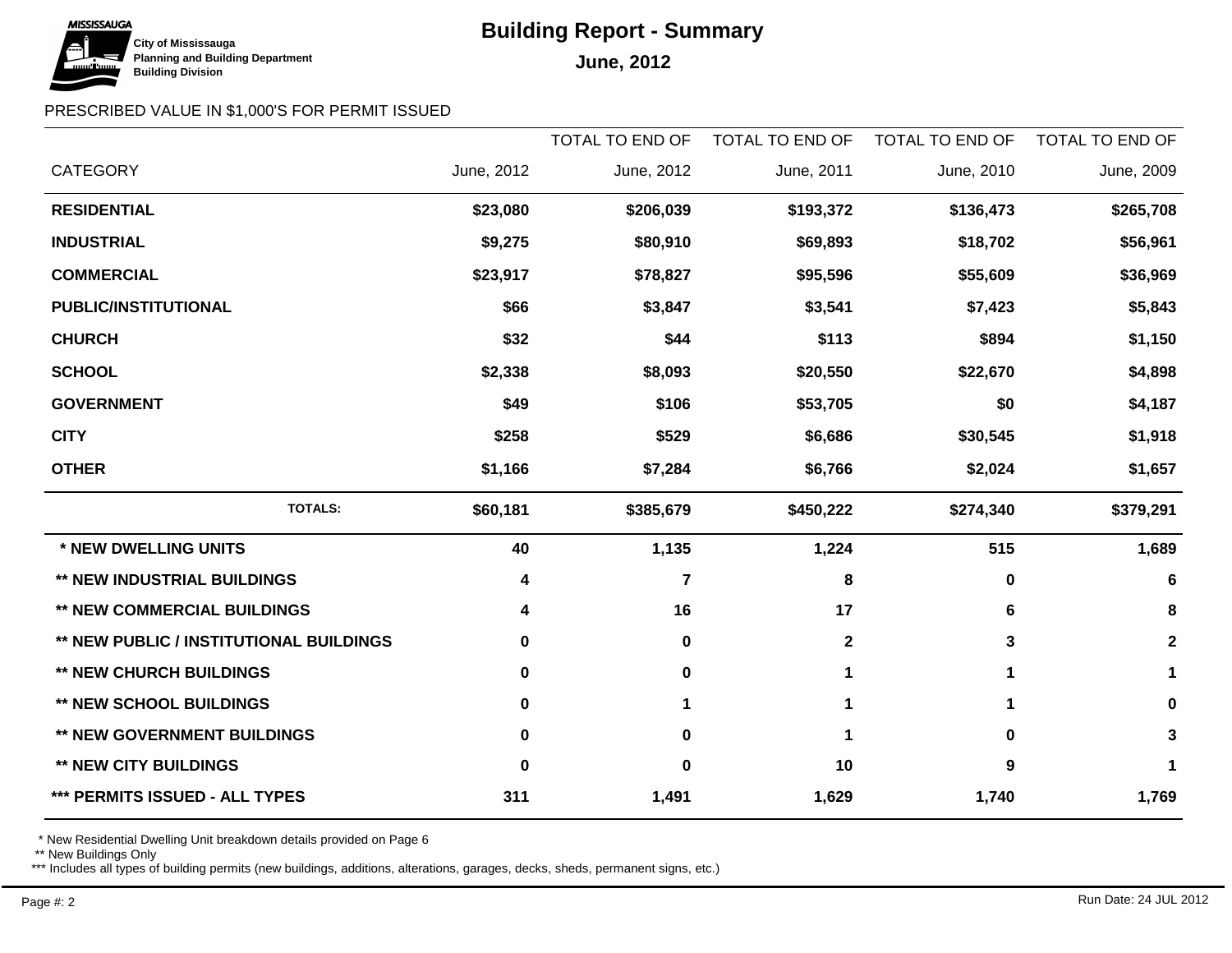# **Building Report - Summary**



## PRESCRIBED VALUE IN \$1,000'S FOR PERMIT ISSUED

|                                                |                   | TOTAL TO END OF   | TOTAL TO END OF | <b>TOTAL TO END OF</b> | TOTAL TO END OF   |
|------------------------------------------------|-------------------|-------------------|-----------------|------------------------|-------------------|
| <b>CATEGORY</b>                                | <b>July, 2012</b> | <b>July, 2012</b> | July, 2011      | July, 2010             | <b>July, 2009</b> |
| <b>RESIDENTIAL</b>                             | \$21,732          | \$227,771         | \$323,213       | \$148,821              | \$310,248         |
| <b>INDUSTRIAL</b>                              | \$4,712           | \$85,622          | \$79,911        | \$21,737               | \$62,629          |
| <b>COMMERCIAL</b>                              | \$25,140          | \$103,967         | \$108,247       | \$61,060               | \$41,382          |
| <b>PUBLIC/INSTITUTIONAL</b>                    | \$39              | \$3,886           | \$4,078         | \$8,042                | \$5,909           |
| <b>CHURCH</b>                                  | \$31              | \$75              | \$113           | \$894                  | \$1,152           |
| <b>SCHOOL</b>                                  | \$4,101           | \$12,194          | \$22,141        | \$28,475               | \$13,750          |
| <b>GOVERNMENT</b>                              | \$408             | \$514             | \$53,705        | \$0                    | \$4,202           |
| <b>CITY</b>                                    | \$253             | \$782             | \$6,938         | \$34,120               | \$1,939           |
| <b>OTHER</b>                                   | \$1,591           | \$8,875           | \$8,582         | \$2,336                | \$1,774           |
| <b>TOTALS:</b>                                 | \$58,007          | \$443,686         | \$606,928       | \$305,485              | \$442,985         |
| * NEW DWELLING UNITS                           | 49                | 1,184             | 2,214           | 537                    | 1,934             |
| <b>** NEW INDUSTRIAL BUILDINGS</b>             | $\mathbf{2}$      | $\boldsymbol{9}$  | 9               | 1                      | 6                 |
| <b>** NEW COMMERCIAL BUILDINGS</b>             | $\mathbf{2}$      | 18                | 18              | $\overline{7}$         | 8                 |
| <b>** NEW PUBLIC / INSTITUTIONAL BUILDINGS</b> | 0                 | $\mathbf 0$       | $\mathbf{2}$    | 3                      | $\mathbf 2$       |
| <b>** NEW CHURCH BUILDINGS</b>                 | 0                 | $\mathbf 0$       |                 | 1                      | 1                 |
| <b>** NEW SCHOOL BUILDINGS</b>                 | 0                 | 1                 |                 | 3                      | 1                 |
| ** NEW GOVERNMENT BUILDINGS                    | 0                 | $\pmb{0}$         | 1               | $\bf{0}$               | 3                 |
| <b>** NEW CITY BUILDINGS</b>                   | $\bf{0}$          | $\mathbf 0$       | 10              | 10                     | $\mathbf 2$       |
| *** PERMITS ISSUED - ALL TYPES                 | 297               | 1,788             | 2,047           | 2,099                  | 2,040             |

\* New Residential Dwelling Unit breakdown details provided on Page 6

\*\* New Buildings Only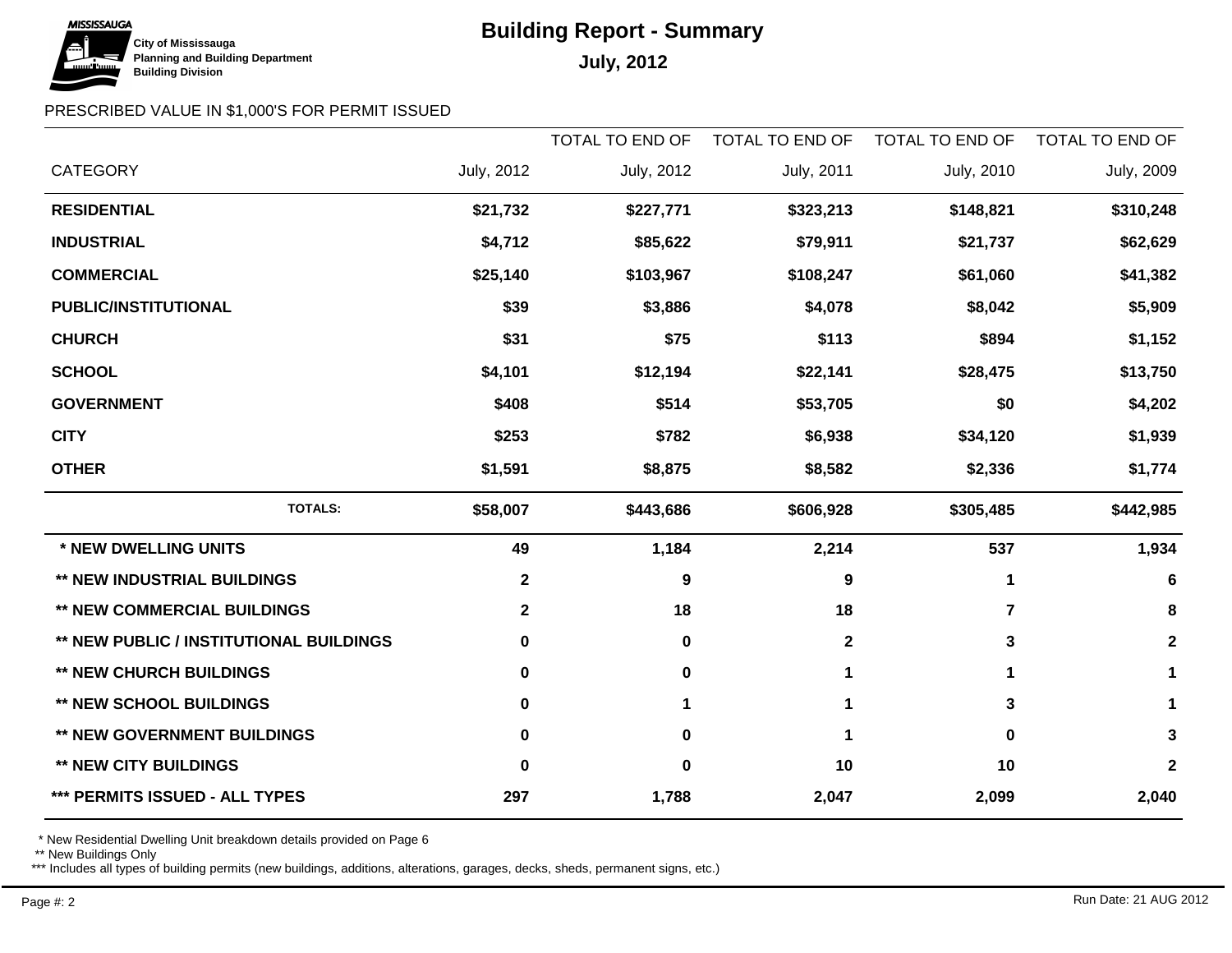## **MISSISSAUGA City of Mississauga Building Division**

# **Building Report - Summary**

### **Planning and Building Department August, 2012**

### PRESCRIBED VALUE IN \$1,000'S FOR PERMIT ISSUED

|                                                |              | <b>TOTAL TO END OF</b> | TOTAL TO END OF | TOTAL TO END OF | TOTAL TO END OF |
|------------------------------------------------|--------------|------------------------|-----------------|-----------------|-----------------|
| <b>CATEGORY</b>                                | August, 2012 | August, 2012           | August, 2011    | August, 2010    | August, 2009    |
| <b>RESIDENTIAL</b>                             | \$71,198     | \$298,969              | \$334,905       | \$158,968       | \$319,533       |
| <b>INDUSTRIAL</b>                              | \$4,087      | \$89,709               | \$85,399        | \$28,397        | \$70,619        |
| <b>COMMERCIAL</b>                              | \$6,161      | \$110,128              | \$116,112       | \$72,436        | \$48,218        |
| <b>PUBLIC/INSTITUTIONAL</b>                    | \$119        | \$4,005                | \$4,104         | \$10,154        | \$6,137         |
| <b>CHURCH</b>                                  | \$159        | \$234                  | \$244           | \$919           | \$1,930         |
| <b>SCHOOL</b>                                  | \$778        | \$12,972               | \$23,988        | \$30,489        | \$13,888        |
| <b>GOVERNMENT</b>                              | \$0          | \$514                  | \$53,705        | \$58            | \$4,602         |
| <b>CITY</b>                                    | \$27         | \$809                  | \$8,202         | \$35,793        | \$6,584         |
| <b>OTHER</b>                                   | \$1,171      | \$10,046               | \$10,110        | \$3,328         | \$2,160         |
| <b>TOTALS:</b>                                 | \$83,700     | \$527,386              | \$636,769       | \$340,542       | \$473,671       |
| * NEW DWELLING UNITS                           | 180          | 1,364                  | 2,227           | 560             | 1,963           |
| <b>** NEW INDUSTRIAL BUILDINGS</b>             | 0            | $\boldsymbol{9}$       | 9               | 1               | $\overline{7}$  |
| <b>** NEW COMMERCIAL BUILDINGS</b>             | 0            | 18                     | 19              | 9               | 8               |
| <b>** NEW PUBLIC / INSTITUTIONAL BUILDINGS</b> | 0            | $\mathbf 0$            | $\mathbf{2}$    | 3               | $\mathbf{2}$    |
| <b>** NEW CHURCH BUILDINGS</b>                 | 0            | $\mathbf 0$            |                 | 1               |                 |
| <b>** NEW SCHOOL BUILDINGS</b>                 | 0            | 1                      | 1               | 4               | 1               |
| ** NEW GOVERNMENT BUILDINGS                    | 0            | $\pmb{0}$              | 1               | 0               |                 |
| <b>** NEW CITY BUILDINGS</b>                   | 0            | $\bf{0}$               | 10              | 10              | $\mathbf{2}$    |
| *** PERMITS ISSUED - ALL TYPES                 | 356          | 2,144                  | 2,289           | 2,437           | 2,314           |

\* New Residential Dwelling Unit breakdown details provided on Page 6

\*\* New Buildings Only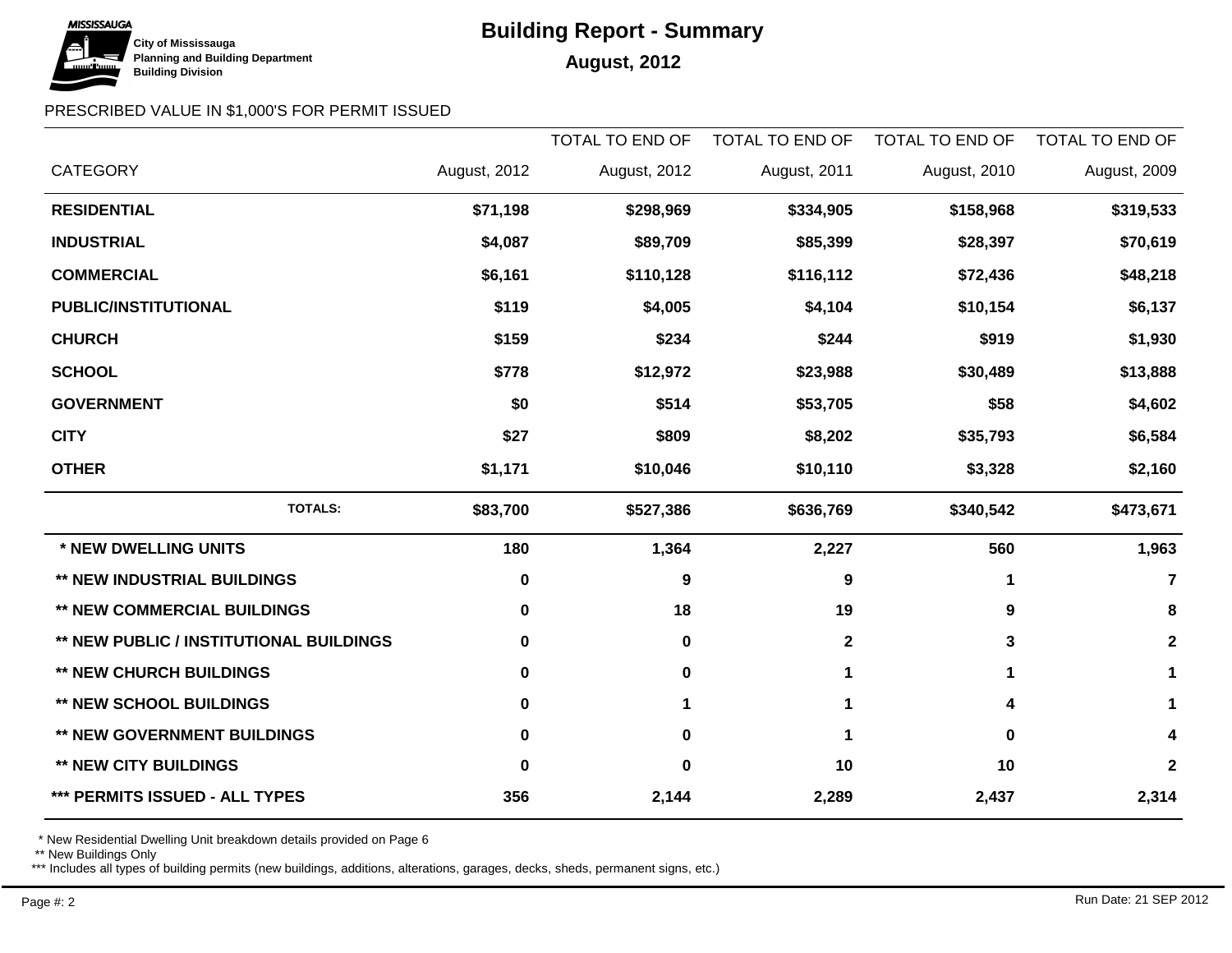# **MISSISSAUGA City of Mississauga Building Division**

# **Building Report - Summary**

## September, 2012

### PRESCRIBED VALUE IN \$1,000'S FOR PERMIT ISSUED

|                                                |                 | <b>TOTAL TO END OF</b> | TOTAL TO END OF | TOTAL TO END OF | TOTAL TO END OF |
|------------------------------------------------|-----------------|------------------------|-----------------|-----------------|-----------------|
| <b>CATEGORY</b>                                | September, 2012 | September, 2012        | September, 2011 | September, 2010 | September, 2009 |
| <b>RESIDENTIAL</b>                             | \$116,580       | \$415,549              | \$354,256       | \$168,097       | \$330,554       |
| <b>INDUSTRIAL</b>                              | \$11,301        | \$101,010              | \$101,194       | \$30,524        | \$72,313        |
| <b>COMMERCIAL</b>                              | \$15,277        | \$125,405              | \$122,075       | \$80,748        | \$55,890        |
| <b>PUBLIC/INSTITUTIONAL</b>                    | \$0             | \$4,005                | \$4,156         | \$10,154        | \$18,334        |
| <b>CHURCH</b>                                  | \$216           | \$450                  | \$504           | \$965           | \$1,982         |
| <b>SCHOOL</b>                                  | \$1,240         | \$14,212               | \$24,441        | \$30,685        | \$13,920        |
| <b>GOVERNMENT</b>                              | \$0             | \$514                  | \$53,705        | \$58            | \$9,267         |
| <b>CITY</b>                                    | \$2,004         | \$2,813                | \$8,221         | \$36,454        | \$9,521         |
| <b>OTHER</b>                                   | \$2,248         | \$12,294               | \$12,845        | \$3,664         | \$2,282         |
| <b>TOTALS:</b>                                 | \$148,866       | \$676,252              | \$681,397       | \$361,349       | \$514,063       |
| * NEW DWELLING UNITS                           | 330             | 1,694                  | 2,257           | 580             | 2,143           |
| <b>** NEW INDUSTRIAL BUILDINGS</b>             | $\mathbf 2$     | 11                     | 9               | 1               | 7               |
| <b>** NEW COMMERCIAL BUILDINGS</b>             | 1               | 19                     | 20              | 10              | 10              |
| <b>** NEW PUBLIC / INSTITUTIONAL BUILDINGS</b> | 0               | $\mathbf 0$            | $\mathbf{2}$    | 3               | 3               |
| <b>** NEW CHURCH BUILDINGS</b>                 | 0               | 0                      | 1               | 1               |                 |
| <b>** NEW SCHOOL BUILDINGS</b>                 | 0               | 1                      | 1               | 4               | 1               |
| ** NEW GOVERNMENT BUILDINGS                    | 0               | $\mathbf 0$            | 1               | 0               | 5               |
| ** NEW CITY BUILDINGS                          | 3               | 3                      | 10              | 10              | $\mathbf{2}$    |
| *** PERMITS ISSUED - ALL TYPES                 | 440             | 2,584                  | 2,574           | 2,696           | 2,628           |

\* New Residential Dwelling Unit breakdown details provided on Page 6

\*\* New Buildings Only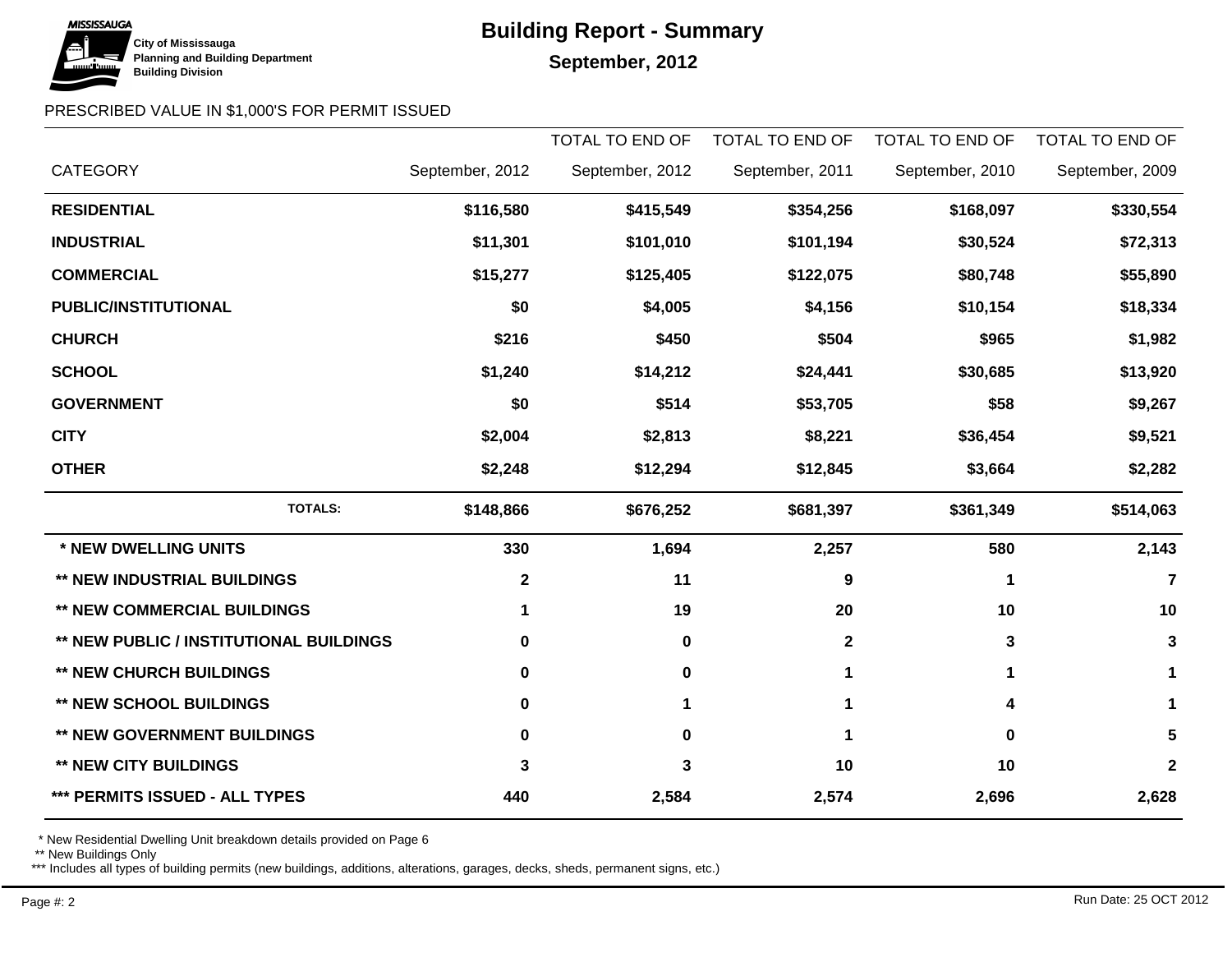

# **Building Report - Summary**

### PRESCRIBED VALUE IN \$1,000'S FOR PERMIT ISSUED

|                                                |               | <b>TOTAL TO END OF</b> | TOTAL TO END OF | <b>TOTAL TO END OF</b> | <b>TOTAL TO END OF</b> |
|------------------------------------------------|---------------|------------------------|-----------------|------------------------|------------------------|
| <b>CATEGORY</b>                                | October, 2012 | October, 2012          | October, 2011   | October, 2010          | October, 2009          |
| <b>RESIDENTIAL</b>                             | \$20,005      | \$435,554              | \$363,314       | \$173,599              | \$340,537              |
| <b>INDUSTRIAL</b>                              | \$37,711      | \$138,721              | \$110,456       | \$36,980               | \$74,770               |
| <b>COMMERCIAL</b>                              | \$17,018      | \$142,423              | \$134,035       | \$121,335              | \$60,233               |
| <b>PUBLIC/INSTITUTIONAL</b>                    | \$481         | \$4,486                | \$5,117         | \$10,174               | \$18,404               |
| <b>CHURCH</b>                                  | \$125         | \$575                  | \$621           | \$965                  | \$3,082                |
| <b>SCHOOL</b>                                  | \$101         | \$14,313               | \$25,746        | \$30,705               | \$14,255               |
| <b>GOVERNMENT</b>                              | \$0           | \$514                  | \$53,705        | \$1,378                | \$12,213               |
| <b>CITY</b>                                    | \$70          | \$2,883                | \$8,889         | \$36,848               | \$9,521                |
| <b>OTHER</b>                                   | \$2,378       | \$14,672               | \$13,974        | \$3,843                | \$2,656                |
| <b>TOTALS:</b>                                 | \$77,889      | \$754,141              | \$715,857       | \$415,827              | \$535,671              |
| * NEW DWELLING UNITS                           | 25            | 1,719                  | 2,269           | 585                    | 2,162                  |
| ** NEW INDUSTRIAL BUILDINGS                    | 5             | 16                     | 9               | $\mathbf{2}$           | 8                      |
| <b>** NEW COMMERCIAL BUILDINGS</b>             | 1             | 20                     | 22              | 13                     | 11                     |
| <b>** NEW PUBLIC / INSTITUTIONAL BUILDINGS</b> | 0             | $\mathbf 0$            | $\mathbf 2$     | 3                      | 3                      |
| <b>** NEW CHURCH BUILDINGS</b>                 | 0             | $\mathbf 0$            |                 | 1                      | 1                      |
| <b>** NEW SCHOOL BUILDINGS</b>                 | 0             | 1                      | 1               | 4                      | 1                      |
| ** NEW GOVERNMENT BUILDINGS                    | 0             | $\mathbf 0$            | 1               | 1                      | 6                      |
| <b>** NEW CITY BUILDINGS</b>                   | 0             | 3                      | 11              | 10                     | $\mathbf 2$            |
| *** PERMITS ISSUED - ALL TYPES                 | 269           | 2,853                  | 2,806           | 2,971                  | 2,894                  |

\* New Residential Dwelling Unit breakdown details provided on Page 6

\*\* New Buildings Only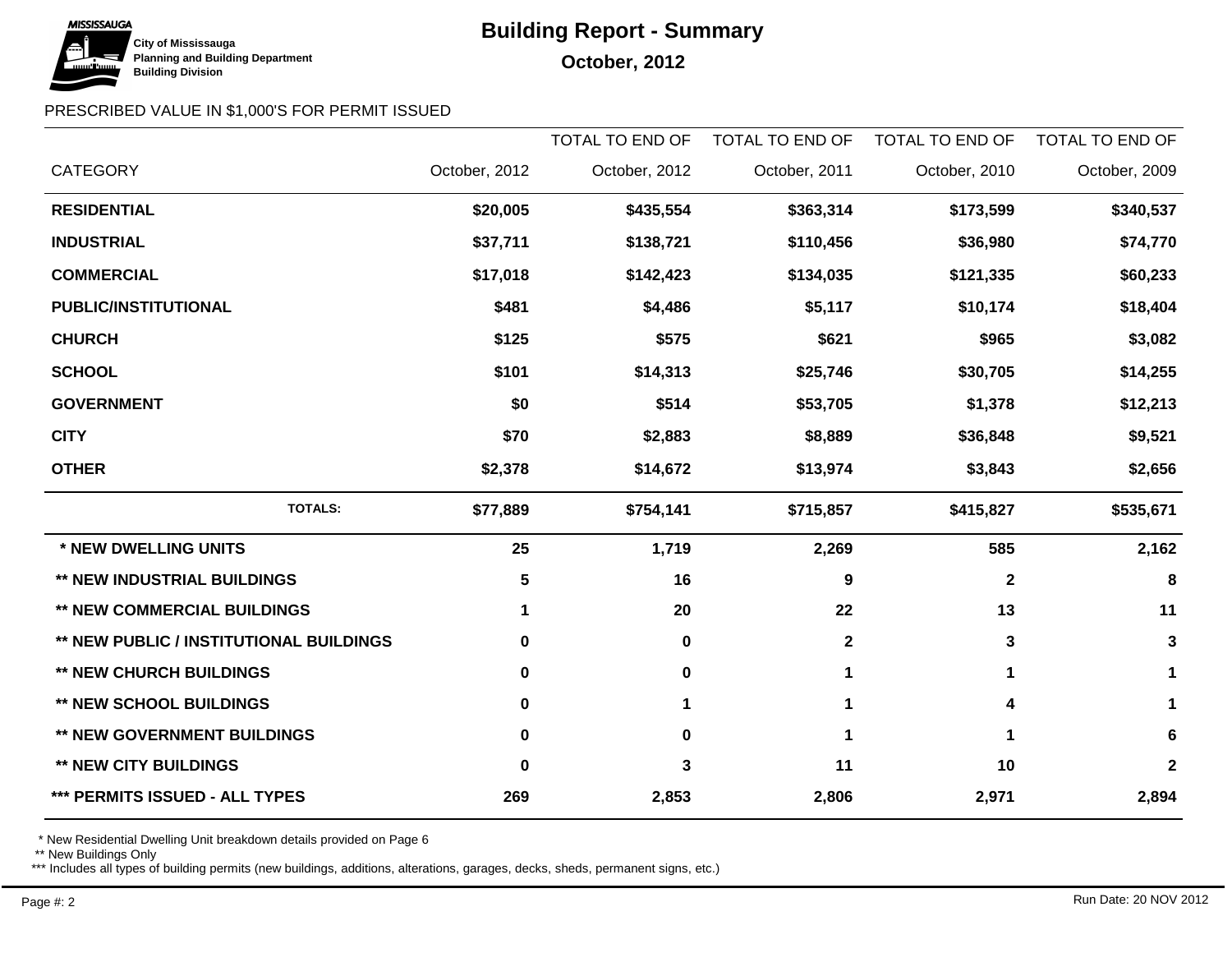# **MISSISSAUGA City of Mississauga Building Division**

# **Building Report - Summary**

**November, 2012** 

## PRESCRIBED VALUE IN \$1,000'S FOR PERMIT ISSUED

|                                                |                | <b>TOTAL TO END OF</b> | TOTAL TO END OF | TOTAL TO END OF | <b>TOTAL TO END OF</b> |
|------------------------------------------------|----------------|------------------------|-----------------|-----------------|------------------------|
| <b>CATEGORY</b>                                | November, 2012 | November, 2012         | November, 2011  | November, 2010  | November, 2009         |
| <b>RESIDENTIAL</b>                             | \$14,032       | \$449,586              | \$374,292       | \$185,946       | \$363,503              |
| <b>INDUSTRIAL</b>                              | \$9,540        | \$148,261              | \$113,590       | \$40,956        | \$78,074               |
| <b>COMMERCIAL</b>                              | \$47,234       | \$189,657              | \$144,658       | \$126,829       | \$65,698               |
| <b>PUBLIC/INSTITUTIONAL</b>                    | \$10           | \$4,496                | \$5,232         | \$10,752        | \$18,499               |
| <b>CHURCH</b>                                  | \$0            | \$575                  | \$647           | \$2,044         | \$8,294                |
| <b>SCHOOL</b>                                  | \$65           | \$14,378               | \$34,505        | \$30,798        | \$14,362               |
| <b>GOVERNMENT</b>                              | \$0            | \$514                  | \$53,705        | \$1,449         | \$13,310               |
| <b>CITY</b>                                    | \$216          | \$3,099                | \$10,970        | \$36,963        | \$9,599                |
| <b>OTHER</b>                                   | \$1,452        | \$16,124               | \$14,899        | \$4,758         | \$3,061                |
| <b>TOTALS:</b>                                 | \$72,549       | \$826,690              | \$752,498       | \$440,495       | \$574,400              |
| * NEW DWELLING UNITS                           | 16             | 1,735                  | 2,282           | 611             | 2,228                  |
| <b>** NEW INDUSTRIAL BUILDINGS</b>             | 1              | 17                     | 9               | 3               | 9                      |
| <b>** NEW COMMERCIAL BUILDINGS</b>             | $\mathbf{2}$   | 22                     | 22              | 14              | 15                     |
| <b>** NEW PUBLIC / INSTITUTIONAL BUILDINGS</b> | 0              | $\mathbf 0$            | $\mathbf{2}$    | 3               | 3                      |
| <b>** NEW CHURCH BUILDINGS</b>                 | 0              | $\mathbf 0$            | 1               | $\mathbf{2}$    | $\mathbf{2}$           |
| <b>** NEW SCHOOL BUILDINGS</b>                 | 0              | 1                      | $\mathbf{2}$    | 4               | 1                      |
| ** NEW GOVERNMENT BUILDINGS                    | 0              | $\mathbf 0$            | 1               | 1               | 6                      |
| <b>** NEW CITY BUILDINGS</b>                   | 0              | 3                      | 12              | 10              | $\mathbf{2}$           |
| *** PERMITS ISSUED - ALL TYPES                 | 257            | 3,110                  | 3,070           | 3,290           | 3,200                  |

\* New Residential Dwelling Unit breakdown details provided on Page 6

\*\* New Buildings Only